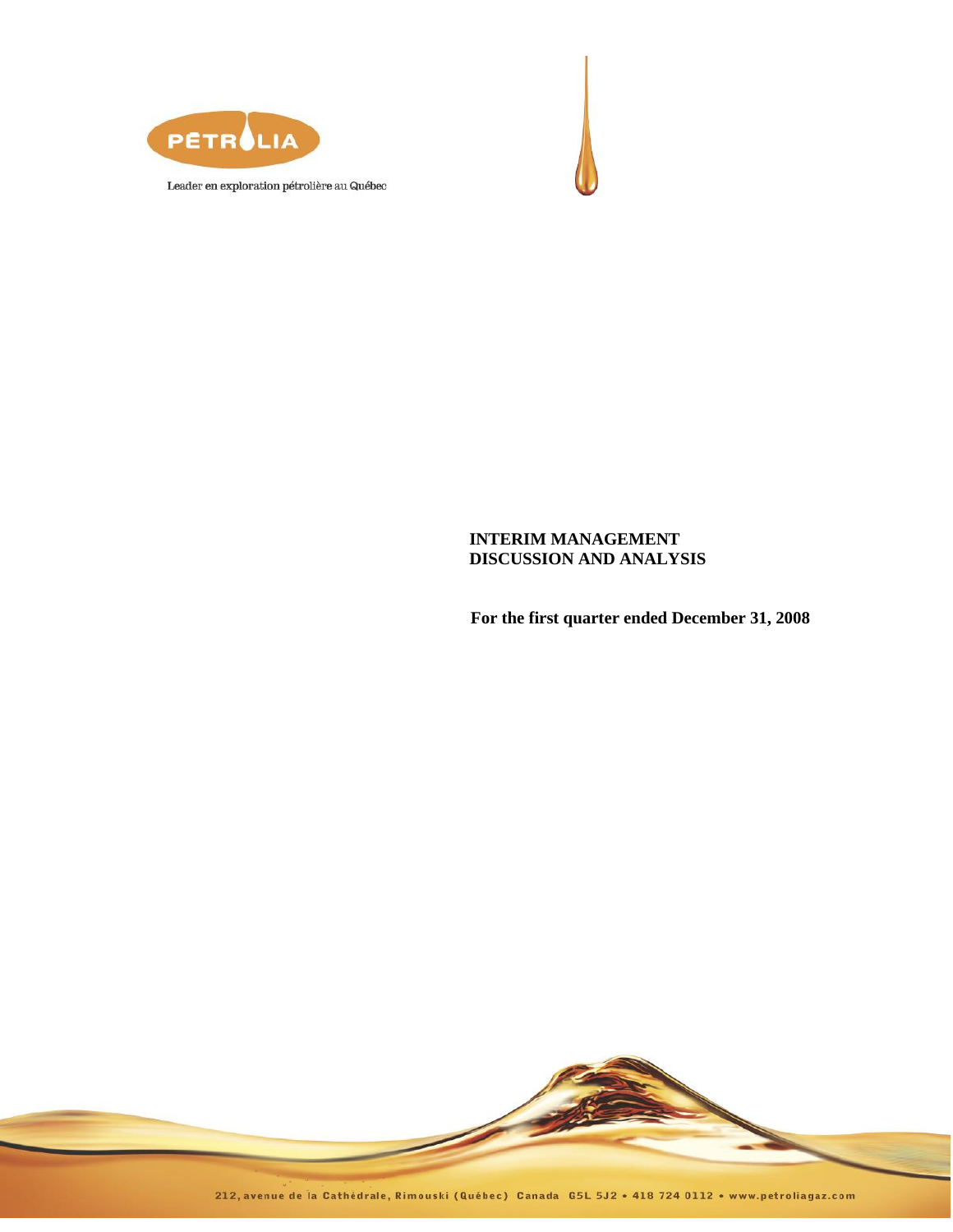

## **MANAGEMENT DISCUSSION AND ANALYSIS FOR THE FIRST QUARTER ENDED DECEMBER 31, 2008**

This interim management report complies with Rule 51-102A of the Canadian Securities Administrators regarding continuous disclosure for reporting issuers. It is an addition and supplement to the first quarterly financial statements and should be read together with them and in parallel with the audited financial statements for the years ended September 30, 2008 and 2007, and the annual management report where necessary. It presents the views of Management on current Company activities and financial results, as well as a preview of activities of the coming months.

# **1.1 DATE**

The present management report for the three-month period ended December 31, 2008, is dated February 13, 2009.



# **Pétrolia's leases as of December 31, 2008**

# **1.2 NATURE OF ACTIVITIES AND OVERALL PERFORMANCE DURING THE QUARTER**

The Company is incorporated under Part 1A of the Quebec Companies Act. It has been listed on the TSX Venture Exchange since February 16, 2005. Exploration and development of oil and gas properties are the Company's primary activities. Moreover, to achieve its objectives, the Company has signed various partnership agreements characteristic of the oil and gas industry.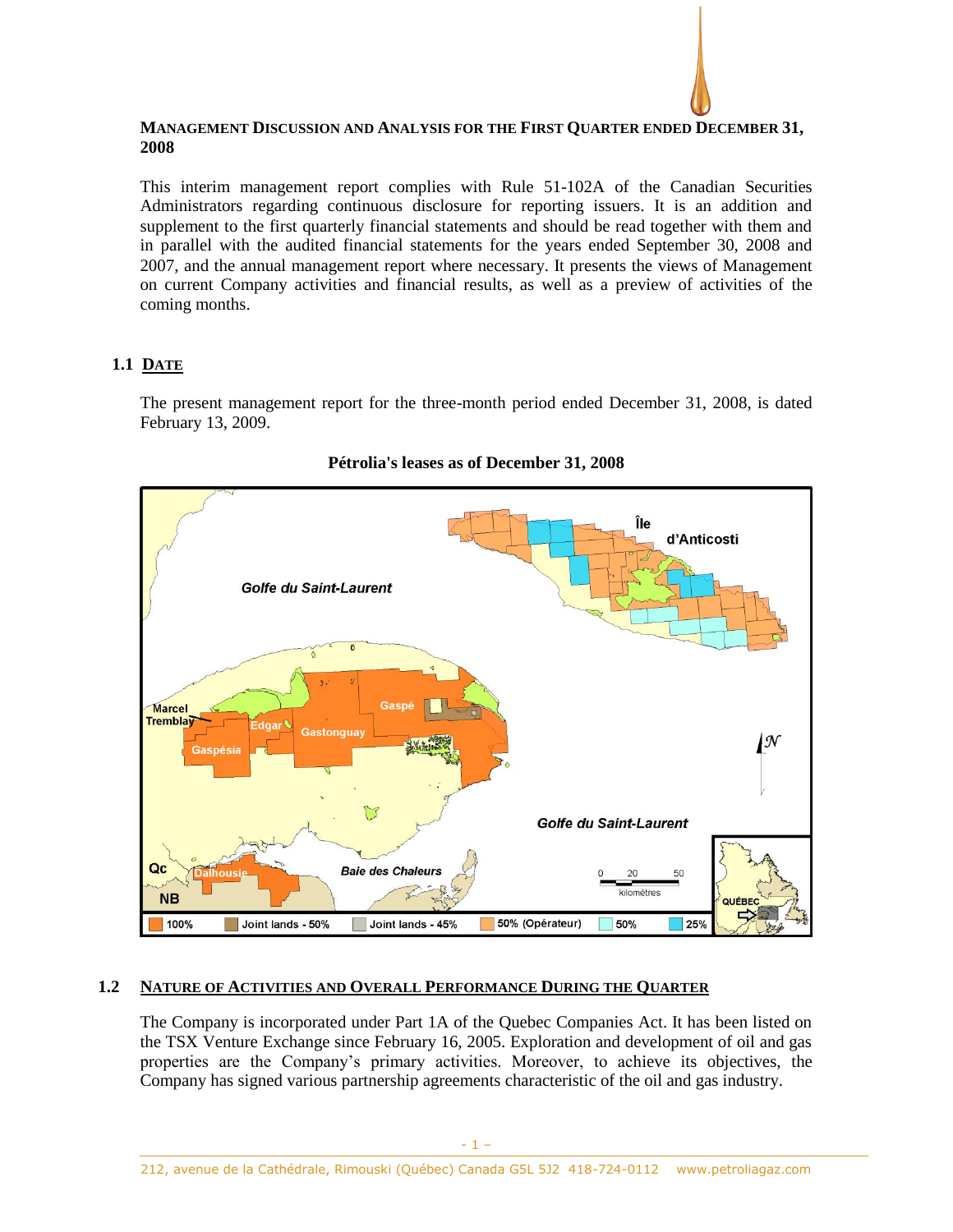

During this quarter the Company devoted a significant portion of its efforts to the development of exploration programs for its various properties. Each program was designed to take into account the level of previous exploration, the geologic character of the area, and the prospective formations. The less is known about a project, the greater the exploration risk: Pétrolia thus seeks partners in order to share these risks.

Pétrolia owns interests in mineral properties covering 15,000 km² (3.7 million acres), or about 18% of the total permitted area of Quebec. These leases, which are mainly located on the Gaspé Peninsula and Anticosti Island, are considered to be highly prospective, representing about 70% of Quebec's onshore petroleum potential. Pétrolia expects that 2009 will mark a major milestone, with the drilling of several wells.

Within five years, Pétrolia hopes to produce 5% of Quebec's petroleum consumption.

## **1.2.1 INTENSIVE EXPLORATION ACTIVITY**

During the quarter the Company was very active, and carried out considerable exploration work, including a 3-D seismic survey (Haldimand) and two 2-D seismic surveys (Haldimand Corridor and Dalhousie), as well as a soil-geochemistry survey (Haldimand Corridor). This critical acquisition and evaluation phase will now allow Pétrolia to play a leading role in future developments, since it advances the Company into the drilling stage. At the dawn of 2009, the Company's ultimate objective is taking shape: to become a hydrocarbon producer.

# **1.2.2 FINANCING AND INCOME**

The Company's current income consists mainly of interest earnings, since the Company is still in the exploration stage. It therefore obtains its funding by issuing shares.

During the first quarter the Company carried out exploration work for a total of \$2,668,778, including \$537,449 on behalf of a partner. The net loss for the quarter is \$649,671 (\$0.0159 per share) compared to a net profit of \$38,617 (\$0.0013 per share) for the corresponding quarter of the previous year. The principal explanation for the variance between the two quarters is the unrealized profit (loss) on financial assets identified as being held for trading (a loss of \$540,000 in 2008, and a profit of \$110,000 in 2007).

## **1.3 STRATEGY AND OUTLOOK**

During the next few quarters Pétrolia's main objectives will be:

1) Together with its partners, and as quickly as possible, to complete the work necessary to bring the Pétrolia-Haldimand No. 1 Well into production, and to drill a confirmation well on the Haldimand property. These activities are consistent with the agreement of May 6, 2008 for the development of the Haldimand field *(Press Release of May 7, 2008)*. Drilling operations should start after the spring thaw. The starting date for the work is conditional on first obtaining all necessary Government authorizations, and on the availability of a drilling rig *(Press Release of February 19, 2009)*;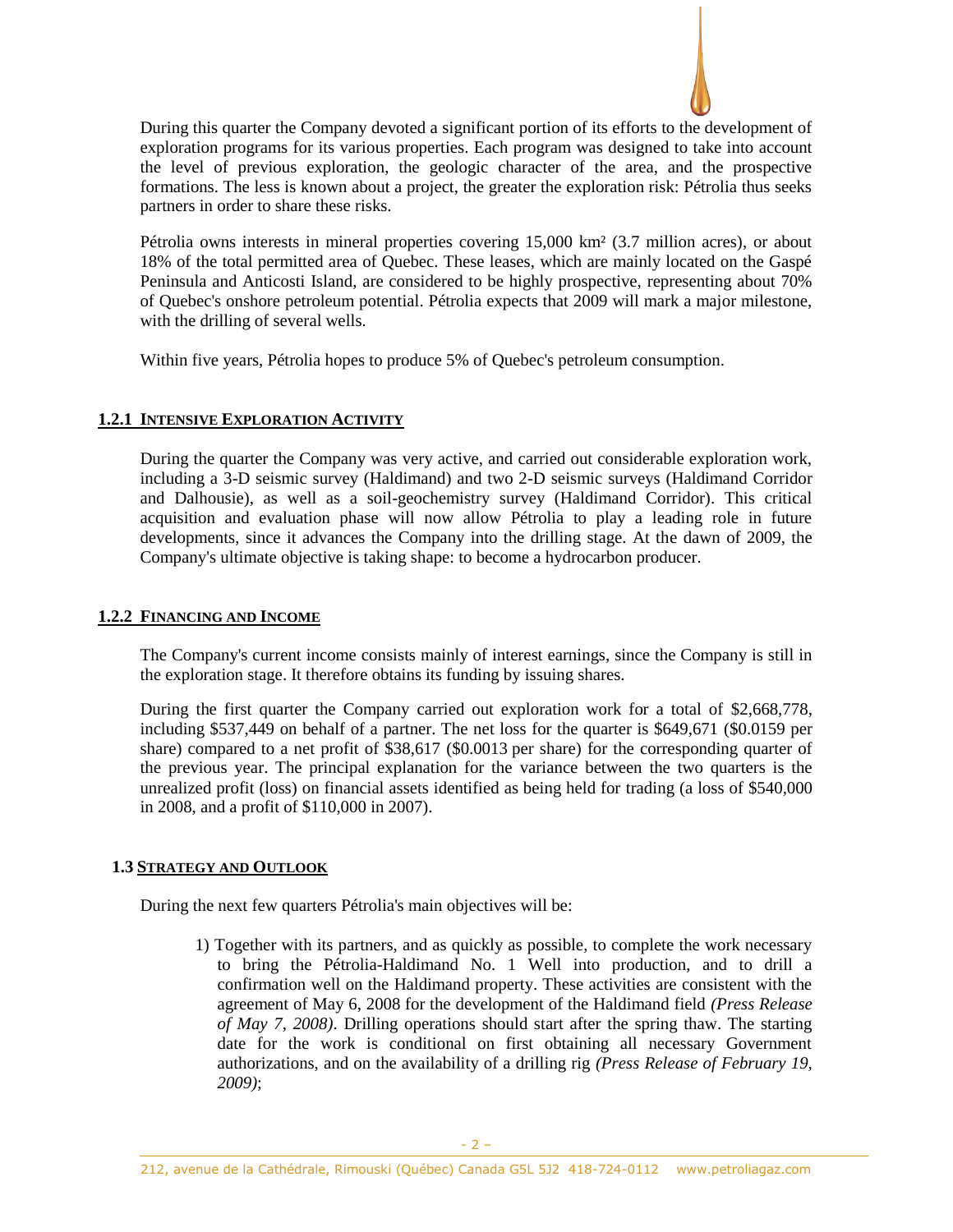

- 2) To drill at least two wells on the potential targets identified by the intensive seismic and geochemical surveys carried out in 2008;
- 3) To sign agreements with partners in order to accelerate the drilling phase and share the risks in projects promoted by Pétrolia.

Information on the agreements and the exploration work can be found on the Company's website [\(www.petroliagaz.com\)](http://www.petroliagaz.com/).

## **Haldimand Project** *(45% interest)*

The Pétrolia-Haldimand No. 1 well was located on a single seismic profile: the extent of the producing zones on either side of this profile is therefore unknown. The data obtained from the discovery well were insufficient to define the characteristics of the petroleum or the reservoir. Without adequate data, it is almost impossible to characterize the deposit and to initiate sustained production without possibly jeopardizing the future recovery rate. Faced with these uncertainties, the partners decided to take a cautious approach and postponed commissioning the well until they have undertaken additional work and are in a position to properly define the limits and physical properties of the reservoir.

The geometry of the reservoir its characteristics, and the potential output of the discovery well remain unknown. Moreover, only 22 of the 150 metres of producing interval were perforated. It is therefore still possible that other zones might, if they were perforated, contribute towards an increase in production from the discovery well. This is what the partners hope to learn from the appraisal well.

The \$5-M exploration program was approved by the partners on June 6, 2008: it aims to put the Haldimand field into production on a realistic schedule, and to have an independent firm certify the field's reserves. This program, for which Junex is acting as operator, comprises the following items: investigation of the well's producing zones, a 3-D seismic survey, a soil-geochemistry survey, the selection of a location for a second well, and the drilling operations themselves. Only the drilling operations now remain to be carried out; activity which should take place during the third quarter of the current year.

The evaluation program planned for this well should allow the partners to 1) confirm the extension of the producing zones identified in the first well, 2) establish the gas/oil ratio under reservoir conditions, 3) characterize the reservoir, and 4) calibrate the logs from the first well so that other intervals could possibly be perforated, thereby increasing the output from the producing zone.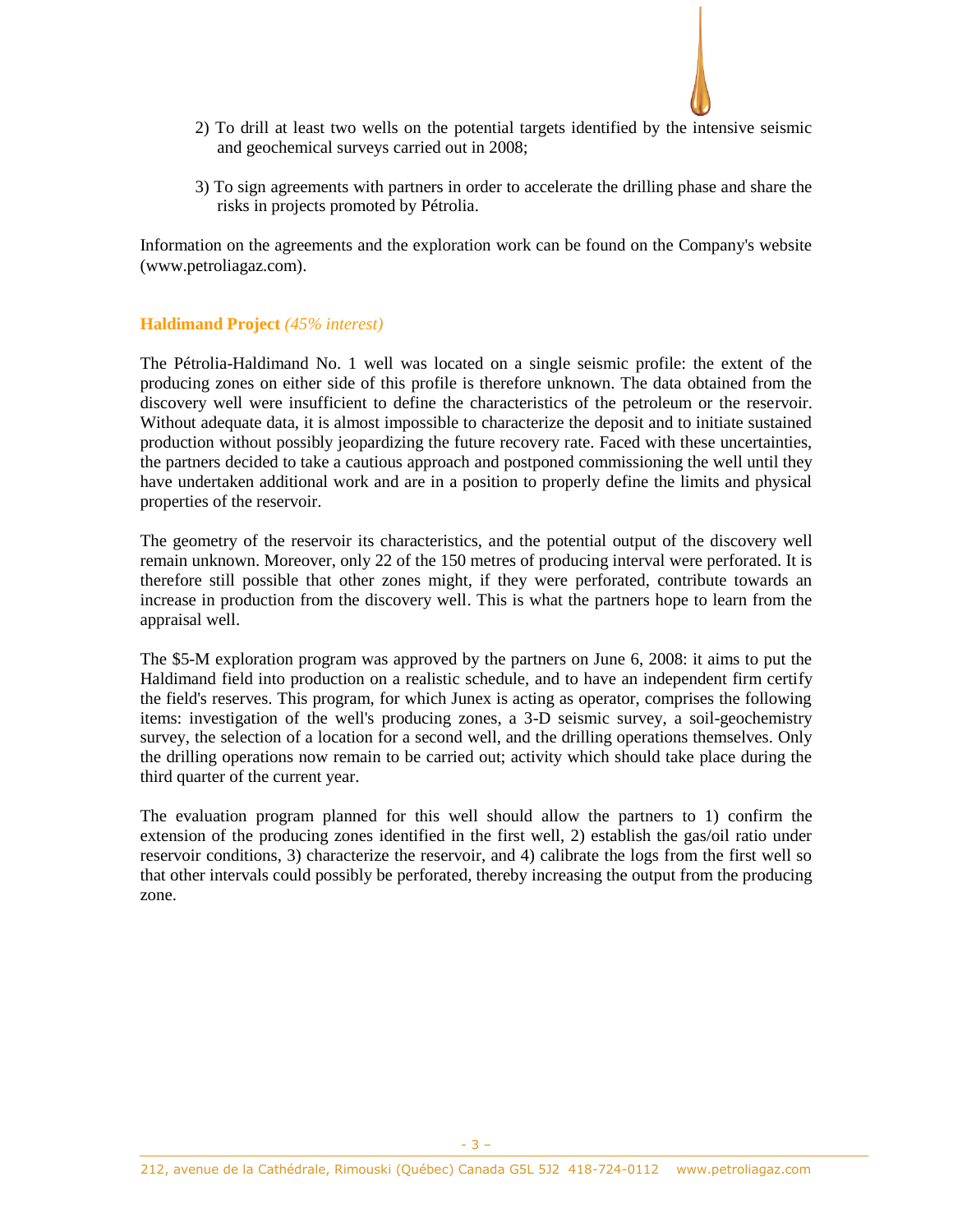



# **Haldimand Corridor Project** *(100% interest)*

The Haldimand Corridor Project was conceived during 2008. It involves the areas located to the northwest and southeast of the Haldimand Project, in which Pétrolia holds a 100% interest. These areas present geological characteristics resembling those observed in the Haldimand field. During the last fiscal year, Pétrolia invested \$1M in exploration work on this project to identify targets to be drilled in 2009.

Pétrolia expects to find other Haldimand-type structures in this corridor. Other traps of different

but equally interesting sorts may also be present. The seismic data acquired in December 2008 identified structures in the northern portion of the corridor that are interpreted as being reefs similar to those targeted in the Bourque Project. In the southern portion of the corridor, seismic results confirm the presence of at least one structure of Haldimand type.

Pétrolia considers the Haldimand Corridor to be a priority project for the year 2009, and plans to complete the drilling as quickly as possible.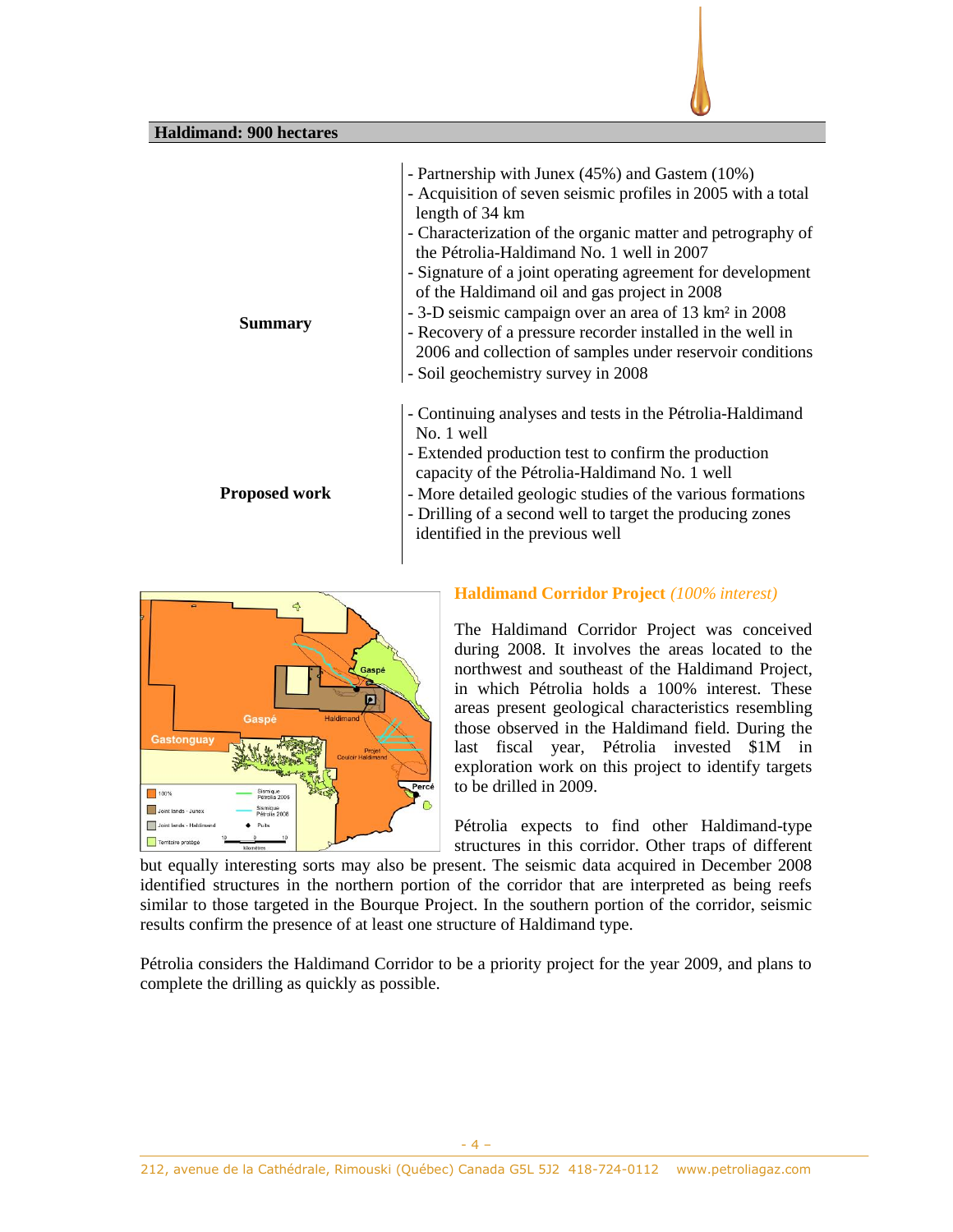## **Haldimand Corridor**

| <b>Summary</b>       | - North and south extensions of the Haldimand Project<br>- A reassessment of the available data and reprocessing of some of the<br>old seismic lines was carried out<br>- Soil-geochemistry survey conducted in 2008 (900 samples)<br>- Acquisition of six seismic lines with a total length of 83 km, including<br>a subsea portion, during 2008<br>- High-resolution airborne magnetic survey to extend the government<br>surveys to the east |
|----------------------|-------------------------------------------------------------------------------------------------------------------------------------------------------------------------------------------------------------------------------------------------------------------------------------------------------------------------------------------------------------------------------------------------------------------------------------------------|
| <b>Proposed work</b> | - Analyses of organic matter from field samples collected in the<br>southern section<br>- Planning of a drilling campaign                                                                                                                                                                                                                                                                                                                       |

## **Bourque Project** *(100% interest)*

For nearly two years, Pétrolia has been conducting geoscientific studies on the Bourque property and reinterpreting old data in order to assess its potential and to determine the nature of the traps that might be found. In 2008 this led to the execution of an exploration program targeting Siluro-Devonian reefs. Following discussions with an oil company that led to the signing of an agreement on August 5 last, Pétrolia carried out a 3-D seismic acquisition program whose results were received during the quarter.

The survey results are highly encouraging, since they confirm the presence of traps that were predicted by the 2-D seismic, and identify several potential drilling targets. Pétrolia and its partners are thus now in a position to select a drill site.

The starting date for the drilling will be determined by the partner, depending on the availability of drilling equipment.

| <b>Bourque: 74,267 hectares</b> |                                                                                                                                                                                                                                                                        |  |  |  |
|---------------------------------|------------------------------------------------------------------------------------------------------------------------------------------------------------------------------------------------------------------------------------------------------------------------|--|--|--|
| <b>Summary</b>                  | - Exploration of Devonian reefs<br>- Acquisition and interpretation of old seismic data, now in the public<br>domain<br>- 3-D seismic acquisition in 2008 (60 km <sup>2</sup> )<br>- Study of the maturation of organic matter in surface samples collected<br>in 2007 |  |  |  |
| <b>Proposed work</b>            | - Interpretation and evaluation of the results of the 3-D seismic survey<br>- Planning of a drilling campaign                                                                                                                                                          |  |  |  |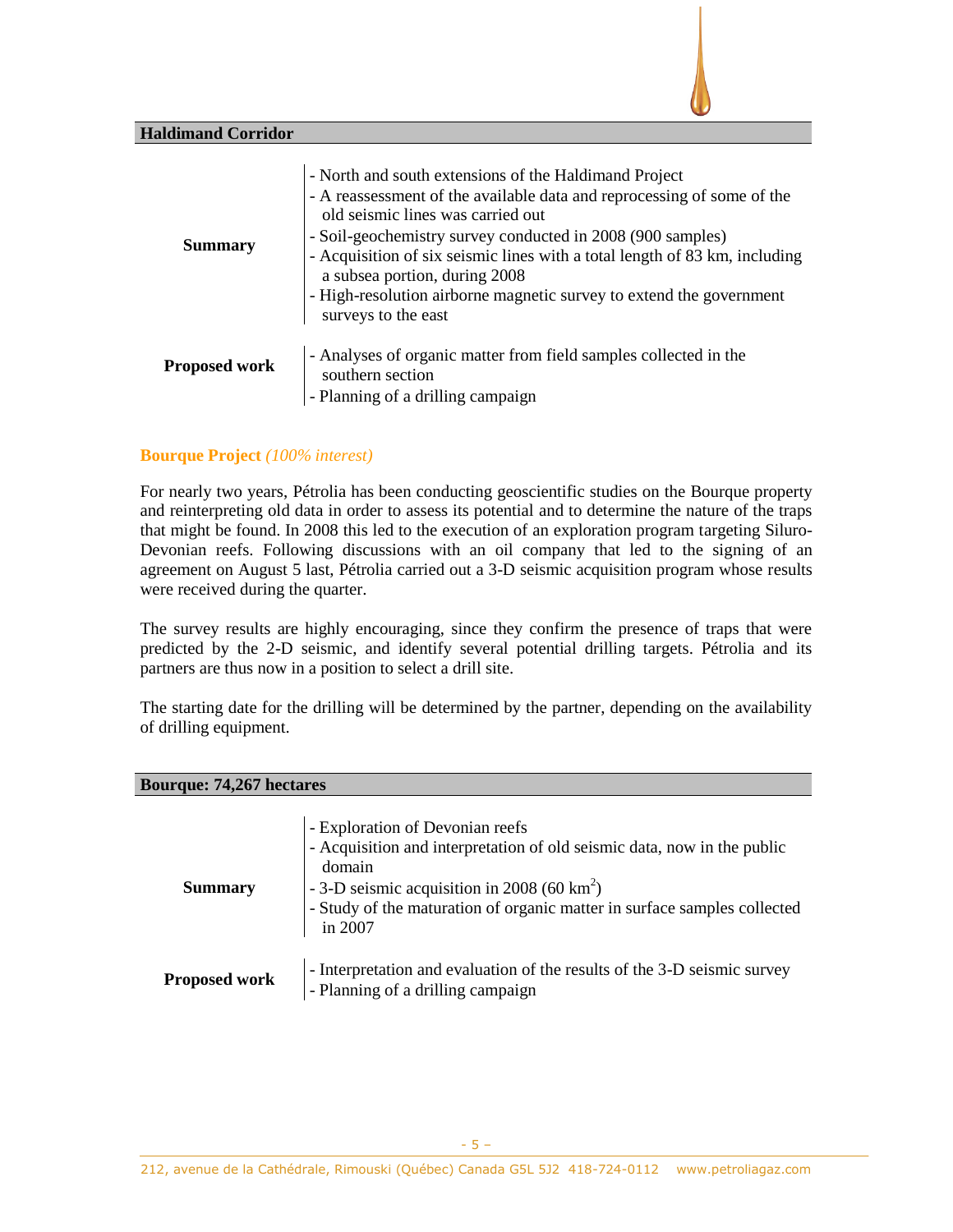# **Anticosti Property (***Pétrolia's interest: from 25 to 50%)*

Anticosti Island comprises a vast area that is highly prospective but relatively little explored. The island's geology consists of rocks whose composition and age are similar to those in producing areas of the north-eastern United States, and also like those in the Saint Lawrence Lowlands, where interesting discoveries have also been made, including the one at St-Flavien in hydrothermal dolomites. A good source rock is present on the island, and well data show that it has generated petroleum during the basin's history. Porous zones and petroleum showings have also been encountered in the wells. A number of structures favourable to hydrothermal dolomitization, like that mentioned earlier, were identified on the seismics. The leases jointly held by Pétrolia and Corridor Resources cover almost all of the areas that are prospective for petroleum. The Anticosti property is particularly interesting for Pétrolia because exploration has reached the drilling stage, with several targets ready for drilling. The Company looks forward to results in the short and medium term.

#### **Anticosti: 638,106 hectares**

| <b>Summary</b>       | - Permits acquired in 2007<br>- Partnership with Corridor Resources Inc.<br>- Interpretation of seismic lines and available drilling data<br>$\vert$ - Soil-geochemistry survey carried out in 2008 over the entire island, (1,700 samples) |
|----------------------|---------------------------------------------------------------------------------------------------------------------------------------------------------------------------------------------------------------------------------------------|
| <b>Proposed work</b> | - Evaluation and compilation of the latest field work<br>- Study aimed at the characterization of the organic matter in three wells<br>from the eastern portion of the island<br>- Planning of a drilling campaign                          |

# **Gaspésia, Edgar, and Marcel-Tremblay Properties** (*100% interest*)

There had been little exploration work on these properties prior to Pétrolia's arrival. However, the seismic lines acquired by the Company and the Quebec Ministry of Natural Resources and Wildlife suggest the presence of potential targets in Silurian and Devonian formations. The profiles also show major structures that do not appear on surface, but that could form promising traps. The thermal maturation of the rocks renders them favourable for the preservation of gas. Several outcrops of dolomitized limestones and sandstones located on the edge of the sedimentary basin show porosity and contain traces of hydrocarbons. They could form a reservoir capable of accumulating large quantities of natural gas.

The seismic profiles acquired by Pétrolia since 2005, as well as the results of a soil-geochemistry survey conducted in 2008, indicate the presence of atypical amounts of hydrocarbons over major structures. Additional seismic surveys may be necessary to more precisely define drilling targets.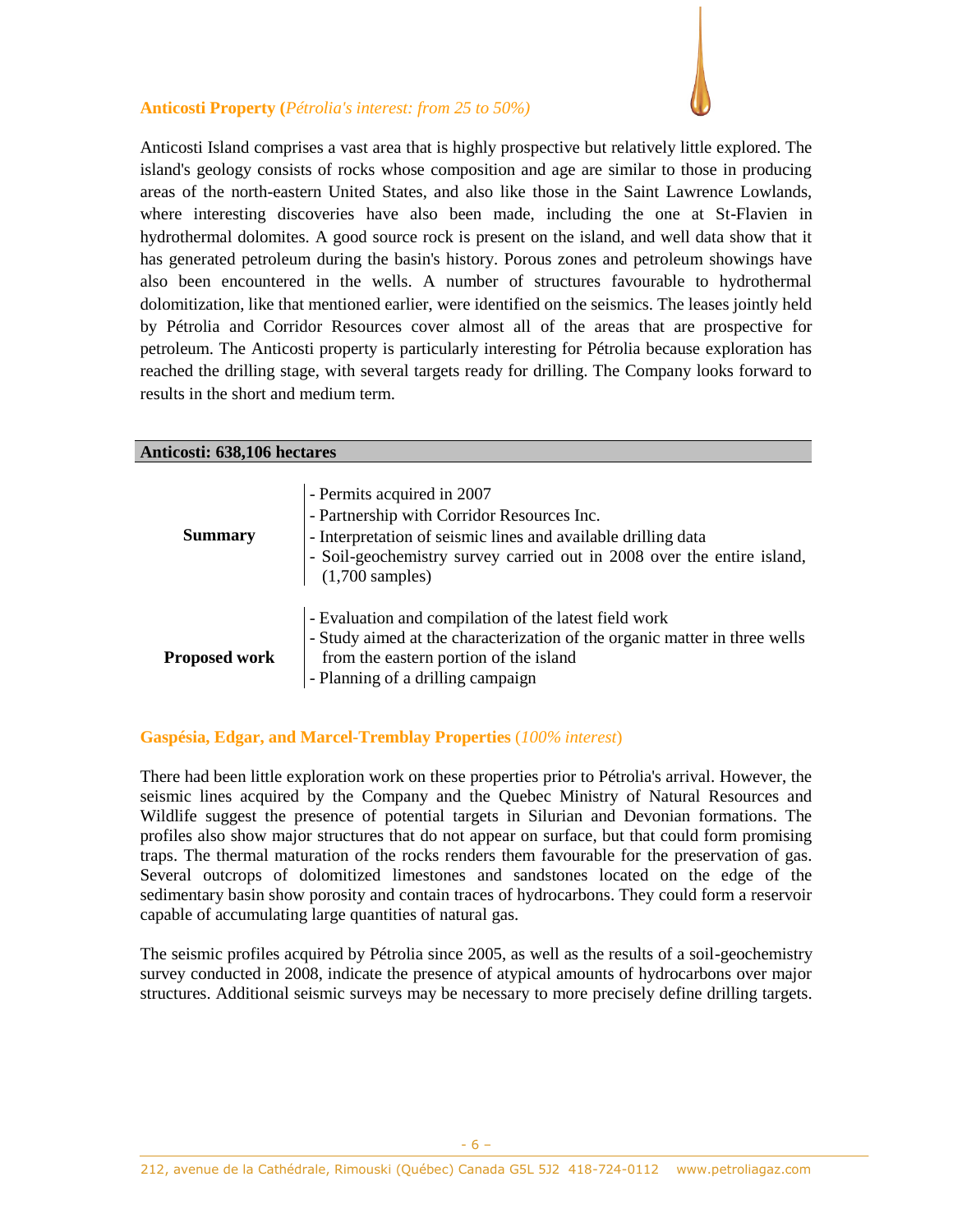

## **Gaspésia, Edgar, and Marcel Tremblay: 221,395 hectares**

| <b>Summary</b>       | - Permits acquired in 2002, 2006, and 2007, 100% owned by Pétrolia<br>- A thermal-maturation study carried out in 2003 shows the oil and gas<br>potential<br>- Acquisition of a 32 km long 2-D seismic line in 2005<br>- Acquisition of four 2-D seismic lines with a total length of 126 km in<br>2006<br>- Soil-geochemistry survey in 2008 (334 samples) near salt marshes and<br>along the seismic lines of Pétrolia and the Quebec Ministry of Natural<br>Resources and Wildlife<br>- Acquisition of four seismic lines with a total length of 52 km in 2008 |
|----------------------|-------------------------------------------------------------------------------------------------------------------------------------------------------------------------------------------------------------------------------------------------------------------------------------------------------------------------------------------------------------------------------------------------------------------------------------------------------------------------------------------------------------------------------------------------------------------|
| <b>Proposed work</b> | - Analysis of existing seismic, magnetic, gravimetric, and geochemical<br>data<br>- Planning of a drilling campaign                                                                                                                                                                                                                                                                                                                                                                                                                                               |

# **Dalhousie Property** (*100 % interest*)

Pétrolia is the first oil company to become involved in this area of northern New Brunswick. Recent studies of organic matter have shown that it has oil and gas potential. An examination of the regional magnetic and gravity surveys suggests the presence of a giant structure that Pétrolia has confirmed by means of two 39 km-long seismic profiles acquired during the quarter. Upper Ordovician sandstones and conglomerates constitute the principal target for drilling. A sequence of highly fractured and dolomitized volcanic rocks underlies these sandstones, and constitutes a secondary objective.

During the present quarter, in order to obtain full coverage over the section of the structure that it believes to be prospective, Pétrolia has acquired a new block of leases with an area of 235 km², adjacent to the block it already owns.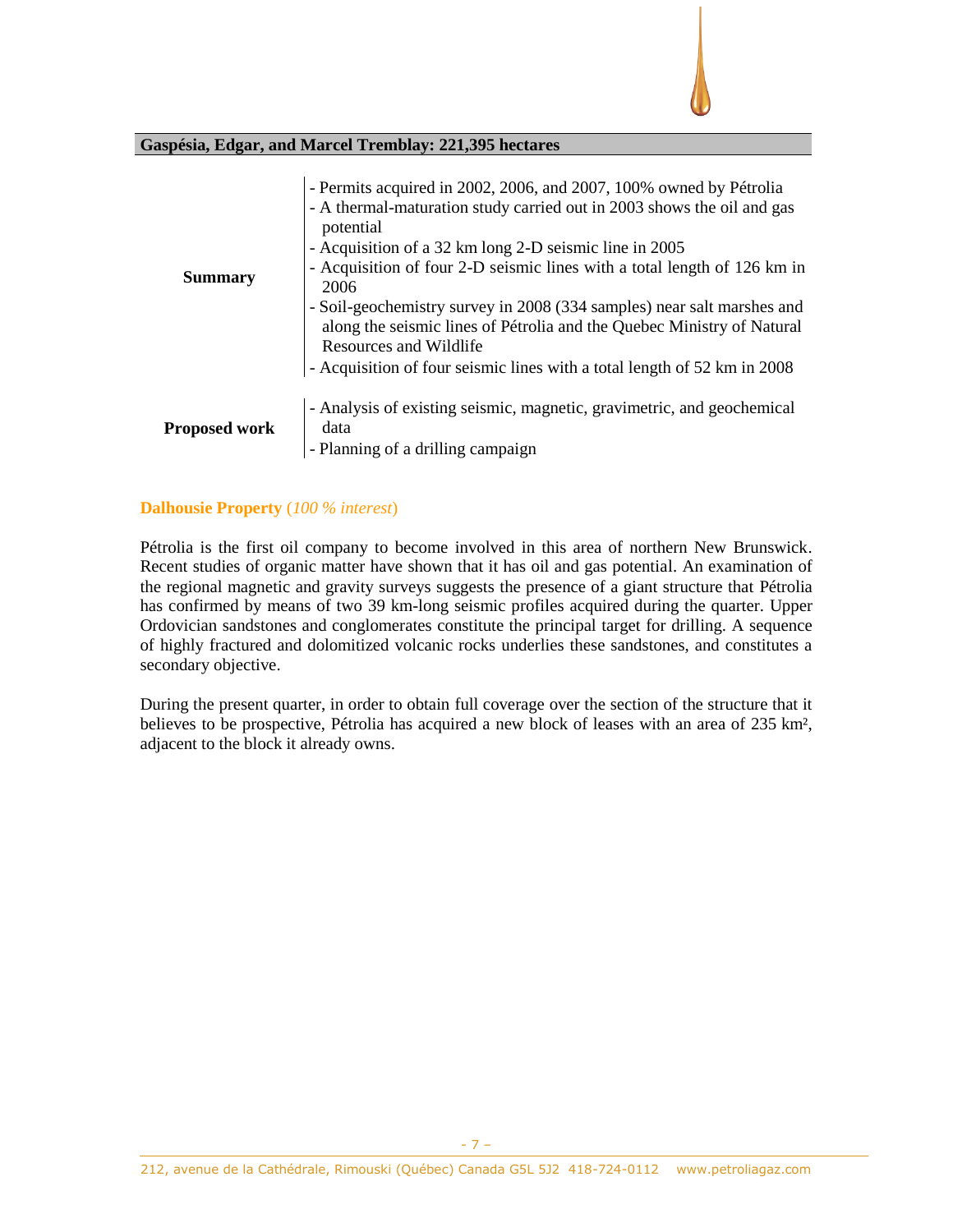## **Dalhousie: 68,163 hectares**

| <b>Summary</b>       | - Permits acquired in 2006 and in 2008 (235 km <sup>2</sup> ) and 100% owned by<br>Pétrolia<br>- Oil and gas potential recognized in 2005 by the Geological Survey of<br>Canada<br>- Evaluation in progress of the petrophysical properties of the<br>Ordovician volcanic rocks, which constitute one of the potential<br>objectives in this region<br>- Acquisition of a gravimetric survey in 2008<br>- Three-dimensional (3-D) modelling of the potential fields shows the<br>extent of the target structure<br>- Acquisition of 2-D reconnaissance seismic profiles with a total length<br>of 39 km in 2008. The potential targets will be the subject of more<br>detailed seismic surveys and possible drilling |
|----------------------|----------------------------------------------------------------------------------------------------------------------------------------------------------------------------------------------------------------------------------------------------------------------------------------------------------------------------------------------------------------------------------------------------------------------------------------------------------------------------------------------------------------------------------------------------------------------------------------------------------------------------------------------------------------------------------------------------------------------|
| <b>Proposed work</b> | - Regional soil-geochemistry study<br>- Planning of a drilling campaign                                                                                                                                                                                                                                                                                                                                                                                                                                                                                                                                                                                                                                              |

# **Gastonguay Property** (*100% interest*)

Since the Company's efforts during the year have focused on properties having more established potential, exploration work on the Gastonguay property was limited to a brief evaluation of existing geoscientific data. This nevertheless enabled Petrolia to establish that the property's geology is comparable to that of the adjacent regions (Bourque and Gaspésia Projects). There should therefore be potential traps in the Silurian and Devonian rocks on this property. If results from the above two projects are encouraging, Pétrolia will go ahead with a seismic reconnaissance program.

# **Gastonguay: 258,993 hectares**

| <b>Summary</b>       | - Unexplored area<br>- Only one significant well<br>- Geologic characteristics similar to those of the Gaspésia and Bourque<br>areas<br>- Evaluation of existing data in progress |  |  |
|----------------------|-----------------------------------------------------------------------------------------------------------------------------------------------------------------------------------|--|--|
| <b>Proposed work</b> | - Reconnaissance and data-compilation work necessary to evaluate the<br>property. If the results are encouraging, Pétrolia will launch a regional<br>seismic program              |  |  |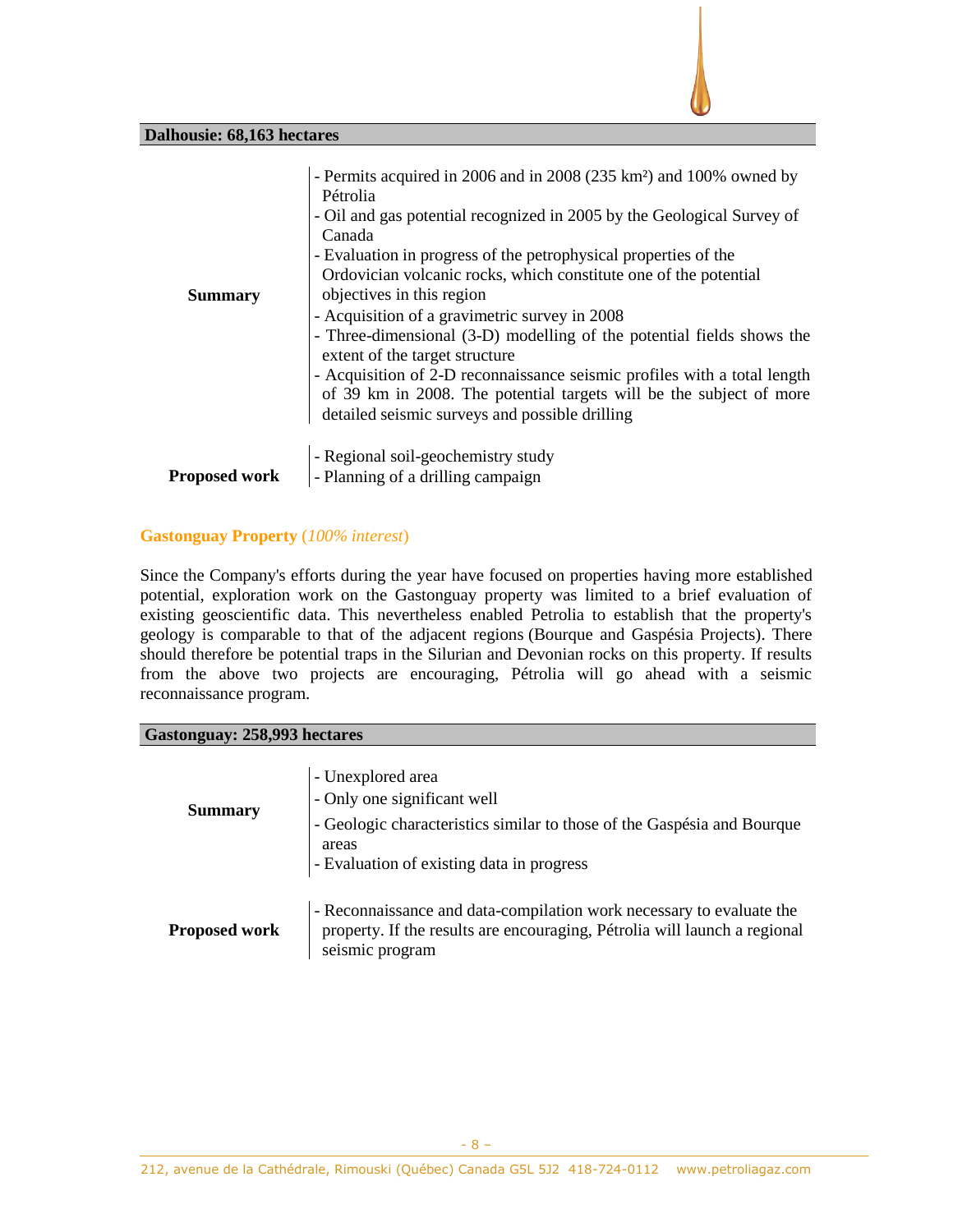

## **1.4 EFFECTIVENESS OF INFORMATION DISCLOSURE PROCEDURES AND CONTROLS**

The President and Chief Executive Officer and the Vice President of Finance have designed or supervised the design of disclosure controls and procedures in order to provide reasonable assurance that material information relating to the Company is made known to them, particularly during the period when the interim filings are being prepared. They have also designed or supervised the design of internal controls over financial reporting in order to provide reasonable assurance regarding the reliability of financial reporting and the preparation of financial statements for publication, in accordance with Canadian generally accepted accounting principles.

## **1.5 OPERATING RESULTS AND CASH POSITION**

During the first quarter, the Company's revenues were limited to interest income of \$63,778 from short-term investments, compared to \$39,625 for the same quarter in 2007. The increased interest income is a result of the issuance of shares of its capital stock during fiscal year 2008.

As at December 31, 2008, the Company had cash and cash equivalents of \$9,020,709, a decrease of \$2,254,348 for the quarter. This change is primarily explained by \$1,986,616 in exploration work.

As at December 31, 2008, working capital was positive at \$9,356,341, which will allow the Company to continue its exploration projects.

Under the terms of research permits granted by Quebec's Ministry of Natural Resources and Wildlife and New Brunswick's Ministry of Natural Resources, the balance of the fees that the Company has agreed to pay to them is \$104,849 by 2012. In addition, the Company must perform work on its properties in Quebec on a yearly basis, with minimum costs varying according to the age of the permits; therefore, they correspond to \$0.50 per hectare for the first year of the permit and increase annually by \$0.50, ultimately reaching \$2.50 per hectare beginning with the fifth year. The minimum amount of work required by Quebec and New Brunswick, net of exploration work already performed, is \$561,662 in 2009, \$59,487 in 2010, \$575,402 in 2011 and \$82,913 in 2012.

# **1.6 ANALYSIS OF GENERAL AND ADMINISTRATIVE EXPENSES**

General and administrative expenses for the quarter totalled \$222,491, compared to \$147,590 in 2007. The variance of \$74,901 between this quarter in 2008 and this quarter in 2007 was caused by a discount of \$62,206 granted on a claim.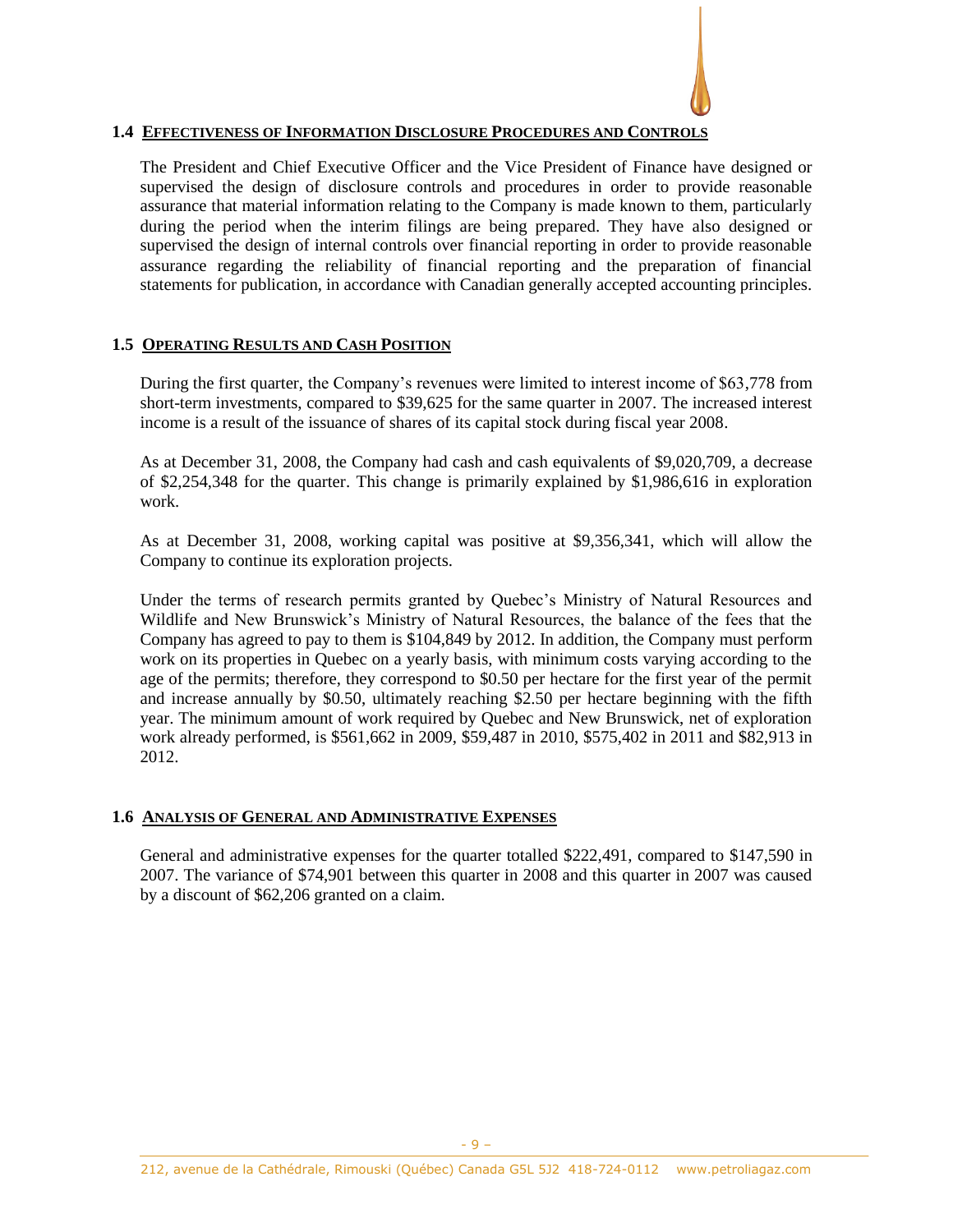

# **1.7 SUMMARY OF QUARTERLY RESULTS**

|                                                       | 2008          |                |            | 2007        |                |                 |            |             |
|-------------------------------------------------------|---------------|----------------|------------|-------------|----------------|-----------------|------------|-------------|
|                                                       | December<br>Φ | September<br>Φ | June<br>\$ | March<br>\$ | December<br>\$ | September<br>\$ | June<br>\$ | March<br>\$ |
| Revenue<br>Net earnings                               | 63,778        | 129,439        | 44,908     | 37,479      | 43,349         | 17,008          | 1,366      | 12,212      |
| (Net loss)<br>Net earnings<br>(Net loss) per<br>share | (649, 671)    | (2,193,065)    | 1,487,502  | (107.581)   | 38,617         | (192, 054)      | (390, 336) | 315,253     |
| <b>Basic</b>                                          | (0.0159)      | (0.0623)       | 0.0448     | (0.0035)    | 0.0013         | (0.0066)        | (0.0134)   | 0.0109      |
| Diluted                                               | (0.0159)      | (0.0623)       | 0.0399     | (0.0035)    | 0.001          | (0.0066)        | (0.0134)   | 0.0095      |

The revenue consists of grants and interest earned for each of the quarters. General and administrative expenses have been relatively stable from one quarter to another. The changes in losses or quarterly profits are explained as follows:

| $2007 - March:$     | Gain in the amount of \$400,000 resulting from an investment recorded at fair<br>value.                       |
|---------------------|---------------------------------------------------------------------------------------------------------------|
| $2007 - June:$      | Unrealized loss of \$150,000 on a long-term investment and stock-based<br>compensation of \$148,770 recorded. |
| $2007 - December:$  | Unrealized gain of \$110,000 on a long-term investment recorded.                                              |
| $2008 - June:$      | Unrealized gain of \$1,590,000 on a long-term investment recorded.                                            |
| $2008 - September:$ | Unrealized loss of \$1,380,000 on an investment and stock-based compensation of<br>\$461,325 recorded.        |

# **1.8 RELATED-PARTY TRANSACTIONS**

During the quarter, two companies (Géominex Inc. and Gestion LesTrois Inc.) in which one of Pétrolia's directors holds a minority interest billed the Company for deferred exploration expenses for a total of  $$30,438$  (2007 –  $$119,833$ ) and rent for a location in the amount of  $$1,428$  $(2007 - $2,100)$ . The Company granted a discount of \$62,206 to Géominex on a claim  $(2007 - $2,100)$ . \$0). As at December 31, 2008, \$108,765 is receivable from these companies (2007 – balance due \$9,745).

The Company shares administrative expenses with Ressources Appalaches Inc., a company that has the same chief executive officer. It billed the Company for the following expenses:

|                              | 2008<br>S | 2007<br>S |
|------------------------------|-----------|-----------|
| Salaries and fringe benefits | 86,899    | 46,704    |
| Office supplies              | 900       | 900       |
| Telecommunications           | 667       | 449. ا    |

The sum of \$31,884 is due to this company as at December 31, 2008 (2007 – \$21,789).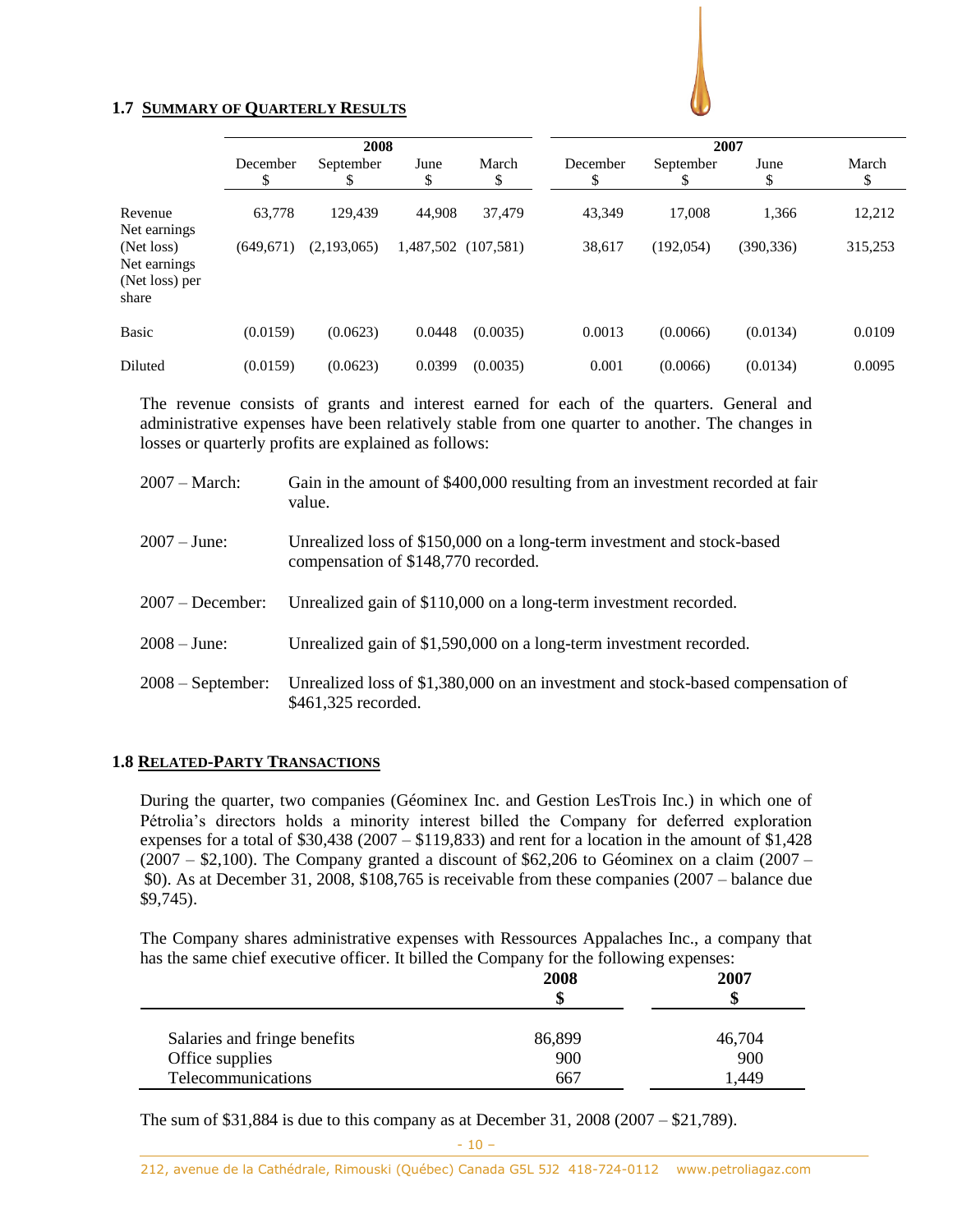

Transactions were carried out with a director who acts as a consultant for the Company under the corporate name Seisserv. The fees billed to the Company for the quarter are \$30,438 (2007 – \$7,666). No amount is due as at December 31, 2008 (2007 – \$747).

These operations occurred in the normal course of business and were transacted in a manner and in amounts that are fair and consistent with standard industry practices between arm's-length parties.

## **1.9 ACCOUNTING POLICIES**

Readers are asked to refer to Note 3 in the annual financial statements of September 30, 2008, for a detailed description of the changes to accounting policies.

## **1.10 NEW ACCOUNTING STANDARDS**

In October 2007, the company adopted the new recommendations of Section 3862 "Financial Instruments – Disclosures" and Section 3863 "Financial Instruments – Presentation," which replace Section 3861 "Financial Instruments – Disclosure and Presentation" of the CICA Handbook. These two new sections put more emphasis on the information to be disclosed regarding the nature and magnitude of the risks involved with financial instruments and how the entity manages these risks.

In October 2007, the Company also adopted the new recommendations of Section 1535 "Capital Disclosures." The new section establishes standards for disclosing information about a Company's capital and how it is managed.

## **1.11 FUTURE ACCOUNTING STANDARDS**

The CICA released these new sections, which will apply to the Company's interim and annual financial statements beginning October 1, 2008:

## *General Standards of Financial Statement Presentation*

In June 2007, the CICA modified Section 1400 "General Standards of Financial Statement Presentation" in order to require management to assess the Company's ability to continue its operations for, but not limited to, a minimum period of twelve months from the closing date of the fiscal period. These new requirements apply to fiscal years that started on or after January 1, 2008. Accordingly, the Company will apply them beginning October 1, 2008.

The new requirements cover only the information to be disclosed and will have no impact on the Company's financial results.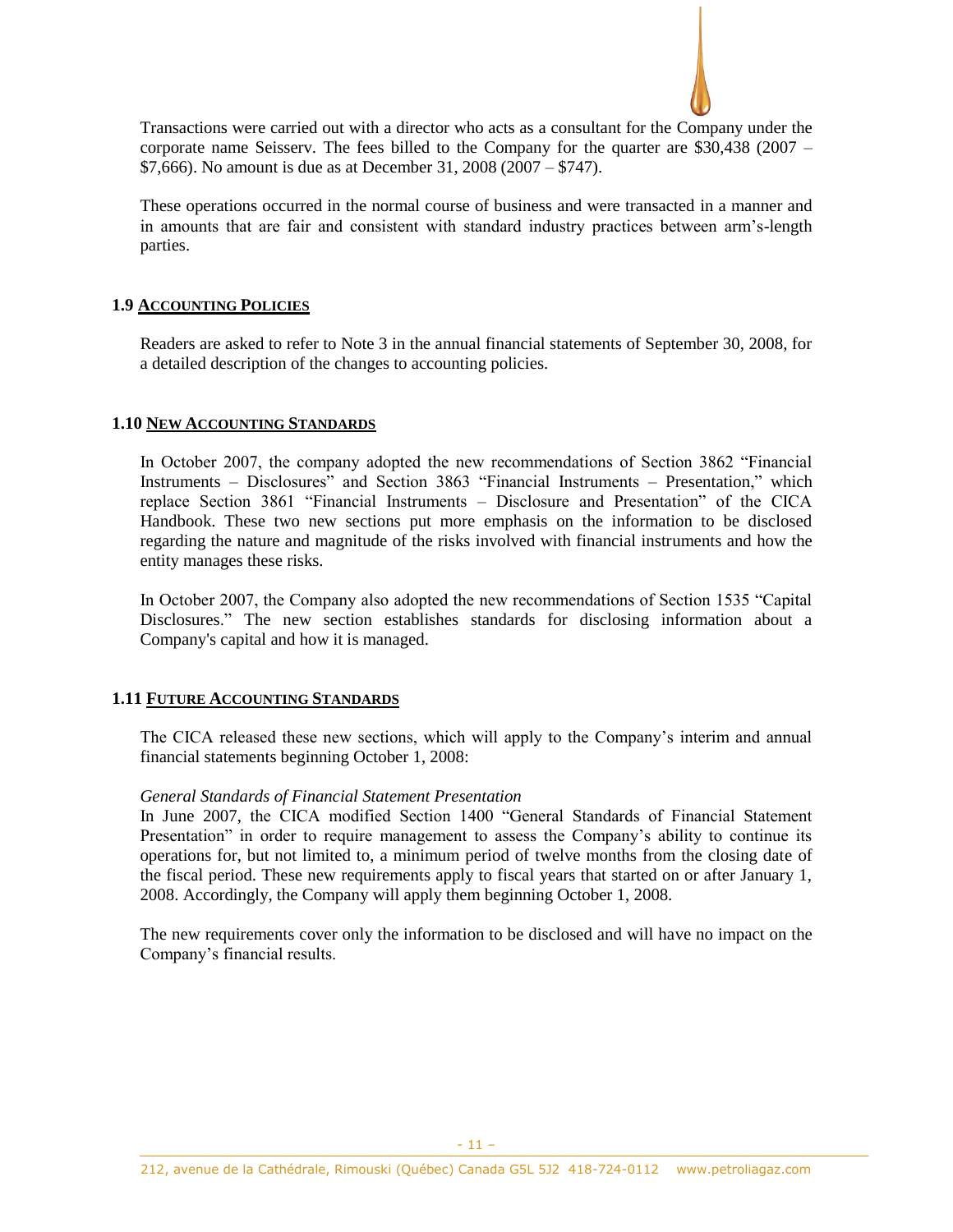## *Goodwill and Intangible Assets*



In February 2008, the CICA issued the new Section 3064, "Goodwill and Intangible Assets," which supersedes Section 3062, "Goodwill and Other Intangible Assets." The release of this new section led to the elimination of Section 3450 "Research and Development Costs" as well as the resulting modifications to certain recommendations of the CICA Handbook. The new section establishes standards for companies in the recognition, measurement, presentation, and disclosure of goodwill and intangible assets. This new section applies to fiscal years opened on or after October 1, 2008. Accordingly, the Company will apply them from this date. The Company's management currently assesses the impact of applying this new section on the financial statements but feels that it is unlikely to have any impact on them.

## *International Financial Reporting Standards*

The CICA Accounting Standards Board (AcSB) has adopted a strategic plan to converge with the International Financial Reporting Standards (IFRS) for companies having public accountability obligations. As the AcSB confirmed on February 13, 2008, the conversion requires companies that have public accountability obligations to adopt the IFRS fully in 2011. The transition to the IFRS will apply to interim and financial statements for fiscal years opened on or after January 1, 2011. The Company will switch to the new standards according to the schedules established by these new rules and will closely monitor all changes resulting from this convergence.

Its conversion project will be carried out in four stages: initial assessment, detailed assessment, design, and implementation. During fiscal year 2008, the Company began the first stage, the initial assessment, which involves analyzing the main differences existing between the GAAP and the IFRS, as well as an examination of the possible adoption options. Pétrolia expects to finalize the initial assessment during the next quarter of fiscal year 2009.

The Company will proceed with the detailed assessment and design stages beginning in fiscal year 2009. More specifically, in the detailed assessment stage, the Company will assess the impacts of the IFRS on accounting and financial reporting on systems and processes, business, employees, and others. This stage will determine the consequences of the change. Then, during the design stage, the Company will start the review of the accounting processes and systems that will be affected by the differences identified through analyses performed during the previous stages.

Finally, the implementation, planned for fiscal year 2011, will involve establishing the changes in policies, procedures, and practices as well as the IT systems.

# **1.12 FINANCIAL INSTRUMENTS**

## **Fair Value**

The Company holds the following financial instruments:

## **i) Instruments held for trading designated as held for trading**

Cash and cash equivalents as well as investments are recorded at fair value at each balance sheet reporting date. Any variation in the fair value is presented in net earnings in the period during which these variations occur. The fair value of equity instruments is based on the market price for the investments in question.

## **ii) Loans and Receivables**

The book value of receivables is close to their fair value because of their short-term maturity. After their initial fair value valuation, they are valued at the amortized cost using the effective interest method, which generally corresponds to cost.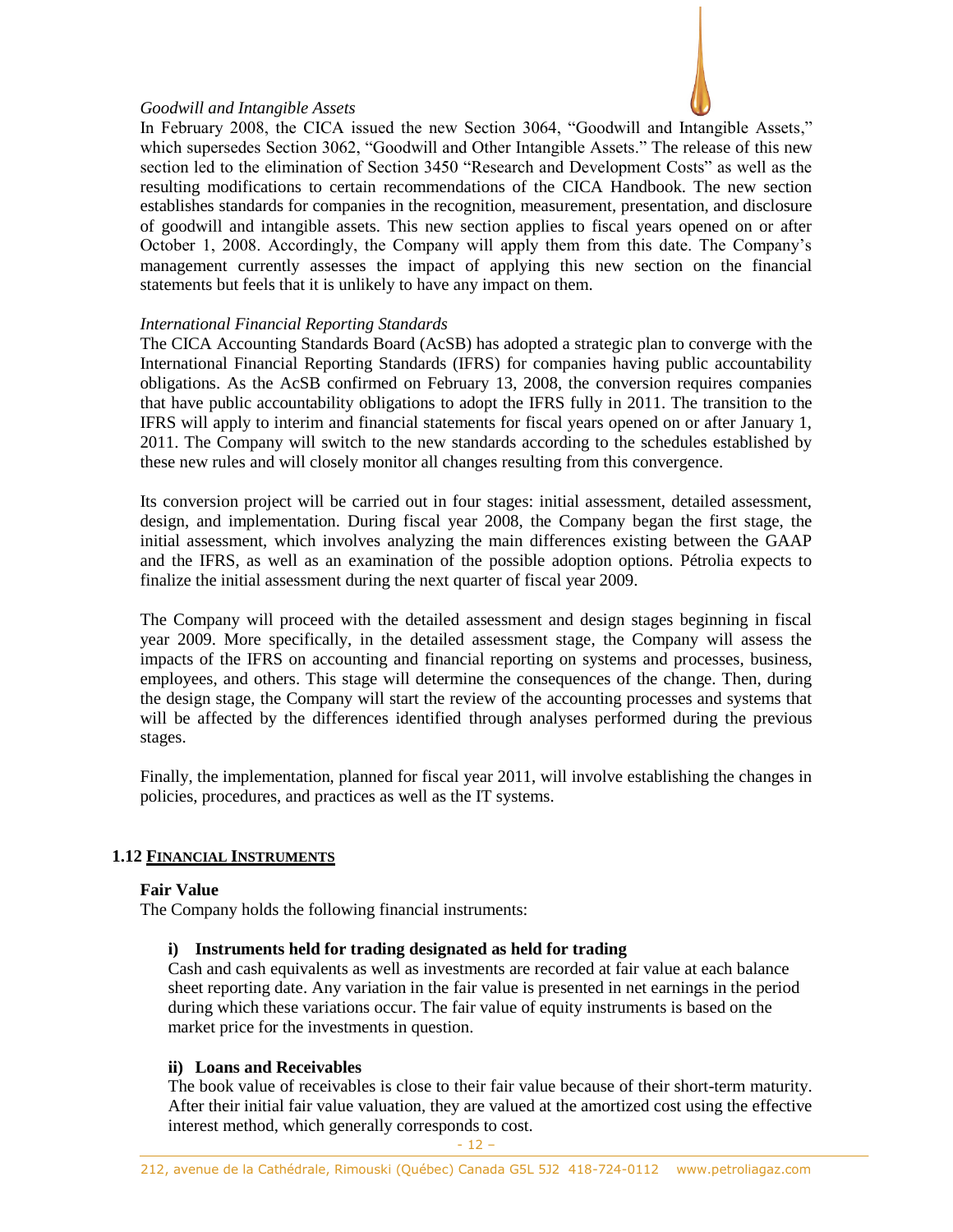## **iii) Other Financial Liabilities**

The book value of payables and accrued expenses is close to their fair value because of their short-term maturity. After their initial fair value valuation, they are valued at the amortized cost using the effective interest method, which generally corresponds to cost.

## **Risk Management Policy**

The Company's financial assets and liabilities expose it to various risks. The following analysis provides an assessment of the risks as at December 31, 2008, the date of the balance sheet.

## *Credit Risk*

Financial instruments that potentially subject the Company to credit risk consist primarily of cash and cash equivalents and accounts receivable. The Company's cash and cash equivalents are held with or issued by first-class financial institutions. Receivables mostly represent sums due from the federal and provincial government and from partners. Therefore, Management considers the risk of non-performance on these instruments to be very minimal.

## *Liquidity Risk*

Liquidity risks are the risks that the Company would be unable to cope with its financial obligations at the required times or could only do so at excessive cost. The Company finances its growth through the issuance of shares. One of Management's main financial objectives is to maintain an optimal level of liquidities by actively managing the exploration work to be performed.

The oil and gas properties held by the Company are in the exploration stage. The Company's long-term profitability is partially linked to the costs and the success of the exploration and subsequent development programs, which may also be influenced by various factors.

Among these, factors to be considered include environmental regulations, features of possible oil and gas accumulations, i.e. the quality and quantity of the resources, as well as development costs for a production infrastructure, financing costs, price of oil and the competitive nature of the industry.

Significant investments are necessary to complete the exploration and reserve development programs. In the absence of cash flows generated by oil and gas operations, the Company depends on capital markets to finance its exploration and development activities. Market conditions and other unforeseeable events could have an impact on the Company's ability to raise the funds required for its development.

## *Market Risk*

Market risk is the risk that the fair value of the investment held for trading would fluctuate due to market price variations.